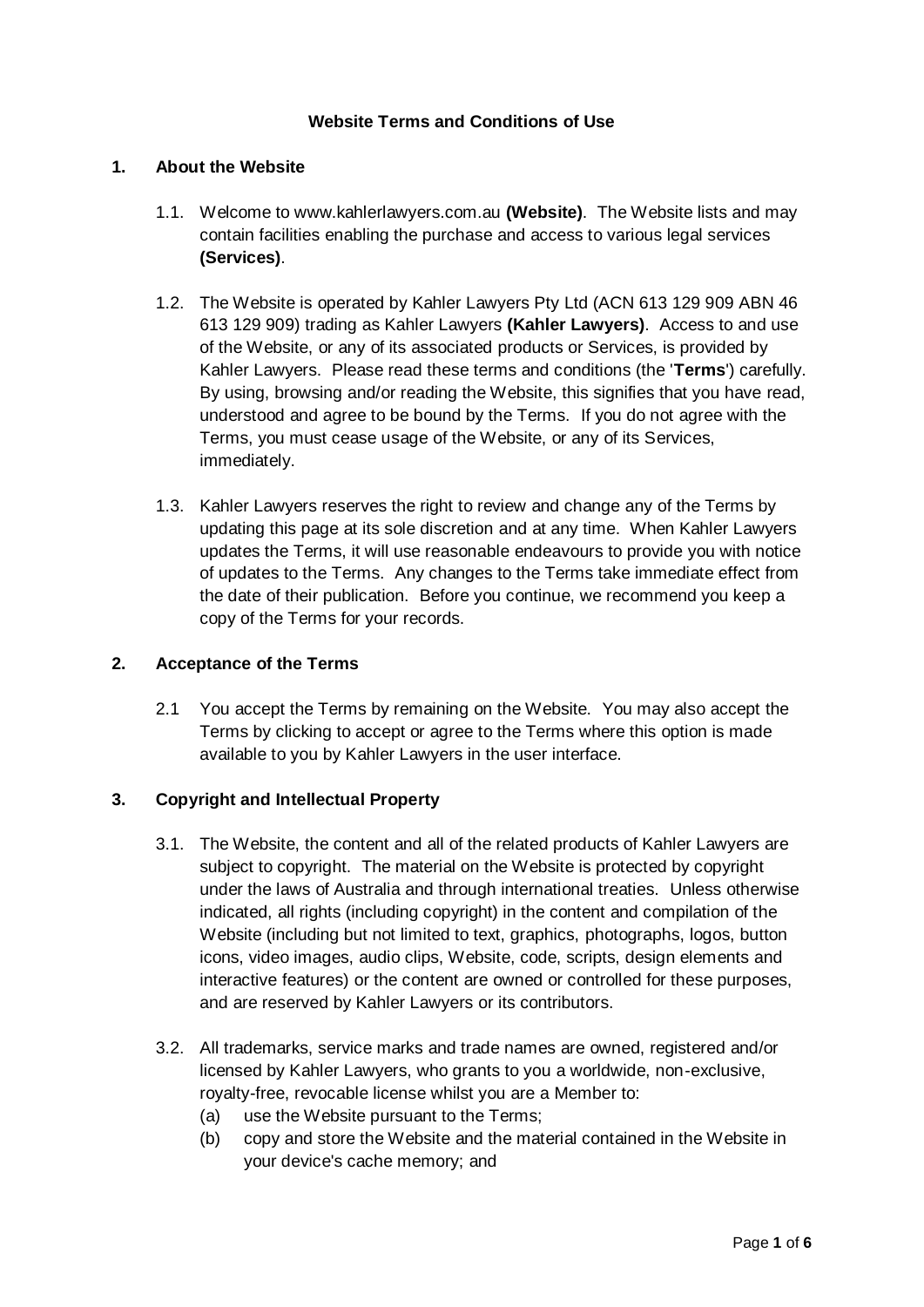(c) print pages from the Website for your own personal and non-commercial use.

Kahler Lawyers does not grant you any other rights whatsoever in relation to the Website or the content. All other rights are expressly reserved by Kahler Lawyers.

- 3.3. Kahler Lawyers retains all rights, title and interest in and to the Website and all related content. Nothing you do on or in relation to the Website will transfer any:
	- (a) business name, trading name, domain name, trade mark, industrial design, patent, registered design or copyright, or
	- (b) a right to use or exploit a business name, trading name, domain name, trade mark or industrial design, or
	- (c) a thing, system or process that is the subject of a patent, registered design or copyright (or an adaptation or modification of such a thing, system or process),

to you.

3.4. You may not, without the prior written permission of Kahler Lawyers and the permission of any other relevant rights owners: broadcast, republish, up-load to a third party, transmit, post, distribute, show or play in public, adapt or change in any way the content or third party content for any purpose, unless otherwise provided by these Terms. This prohibition does not extend to materials on the Website which are freely available for re-use or are in the public domain.

## **4. Privacy**

4.1 Kahler Lawyers takes your privacy seriously and any information provided through your use of the Website and/or content are subject to Kahler Lawyers' Privacy Policy, which is available on the Website.

## **5. General Disclaimer**

- 5.1. Nothing in the Terms limits or excludes any guarantees, warranties, representations or conditions implied or imposed by law, including the Australian Consumer Law (or any liability under them) which by law may not be limited or excluded.
- 5.2. Subject to this clause 5 and to the extent permitted by law:
	- (a) all terms, guarantees, warranties, representations or conditions which are not expressly stated in the Terms are excluded; and
	- (b) Kahler Lawyers will not be liable for any special, indirect or consequential loss or damage (unless such loss or damage is reasonably foreseeable resulting from our failure to meet an applicable Consumer Guarantee), loss of profit or opportunity, or damage to goodwill arising out of or in connection with the content or these Terms (including as a result of not being able to use the content or the late supply of the content), whether at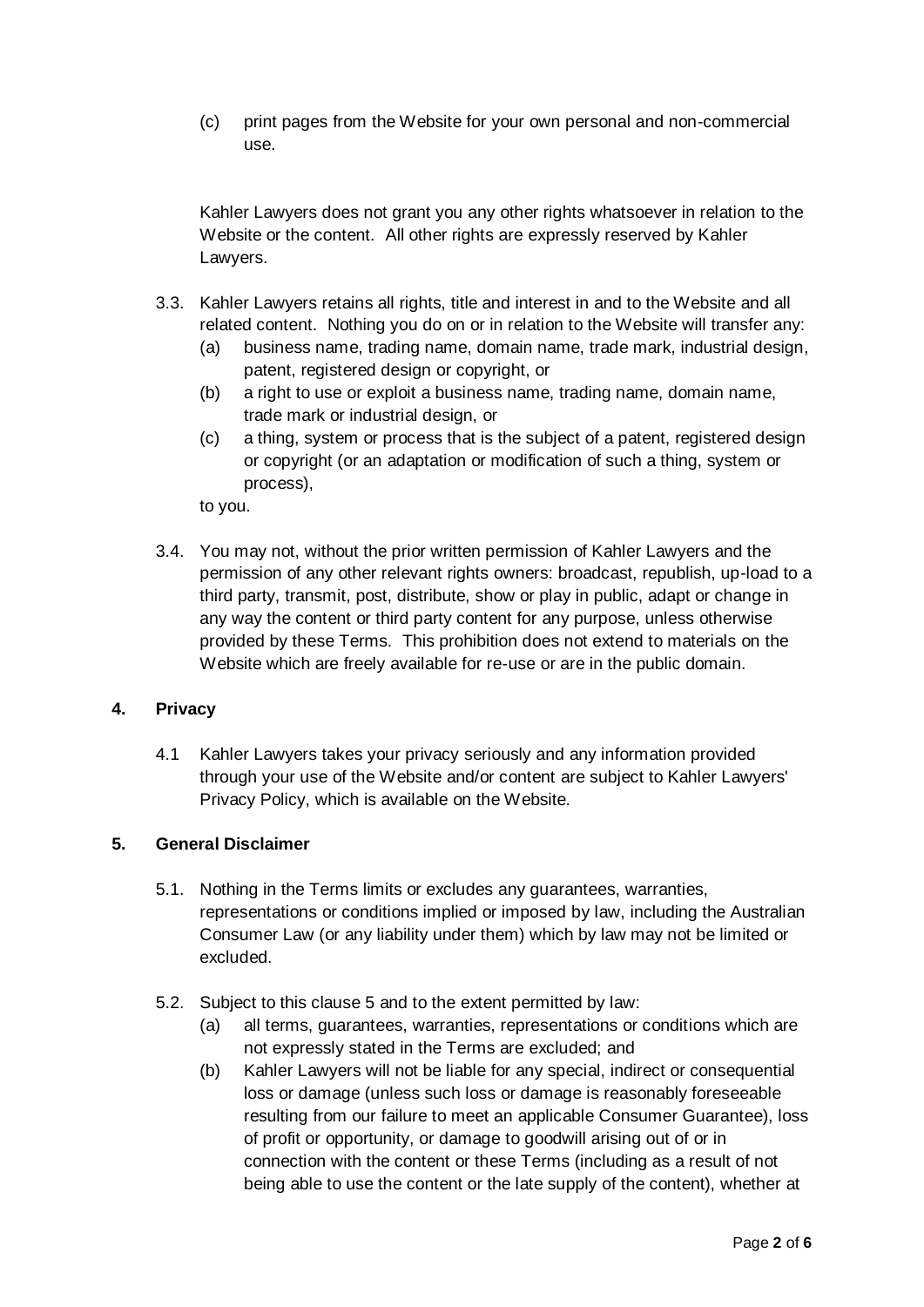common law, under contract, tort (including negligence), in equity, pursuant to statute or otherwise.

- 5.3. Use of the Website and the content is at your own risk. Everything on the Website and the content is provided to you "as is" and "as available" without warranty or condition of any kind. None of the affiliates, directors, officers, representatives, employees, agents, contributors and licensors of Kahler Lawyers make any express or implied representation or warranty about the content or any products or content (including the products or content of Kahler Lawyers) referred to on the Website. This includes (but is not restricted to) loss or damage you might suffer as a result of any of the following:
	- (a) failure of performance, error, omission, interruption, deletion, defect, failure to correct defects, delay in operation or transmission, computer virus or other harmful component, loss of data, communication line failure, unlawful third party conduct, or theft, destruction, alteration or unauthorised access to records;
	- (b) the accuracy, suitability or currency of any information on the Website, the content, or any of its content related products (including third party material and advertisements on the Website);
	- (c) costs incurred as a result of you using the Website, the content or any of the products of Kahler Lawyers; and
	- (d) the content or operation in respect to links which are provided for your convenience.

# **6. Limitation of liability**

- 6.1. Kahler Lawyers's total liability arising out of or in connection with the content or these Terms, however arising, including under contract, tort (including negligence), in equity, under statute or otherwise, will not exceed the resupply of the content to you.
- 6.2. You expressly understand and agree that Kahler Lawyers, its affiliates, employees, agents, contributors and licensors shall not be liable to you for any direct, indirect, incidental, special consequential or exemplary damages which may be incurred by you, however caused and under any theory of liability. This shall include, but is not limited to, any loss of profit (whether incurred directly or indirectly), any loss of goodwill or business reputation and any other intangible loss.
- 6.3. You acknowledge and agree that Kahler Lawyers holds no liability for any direct, indirect, incidental, special consequential or exemplary damages which may be incurred by you as a result of providing Your Content to the Website.

## **7. Termination of Contract**

7.1. If you want to terminate the Terms, you may do so by providing Kahler Lawyers with 7 days' notice of your intention to terminate by sending notice of your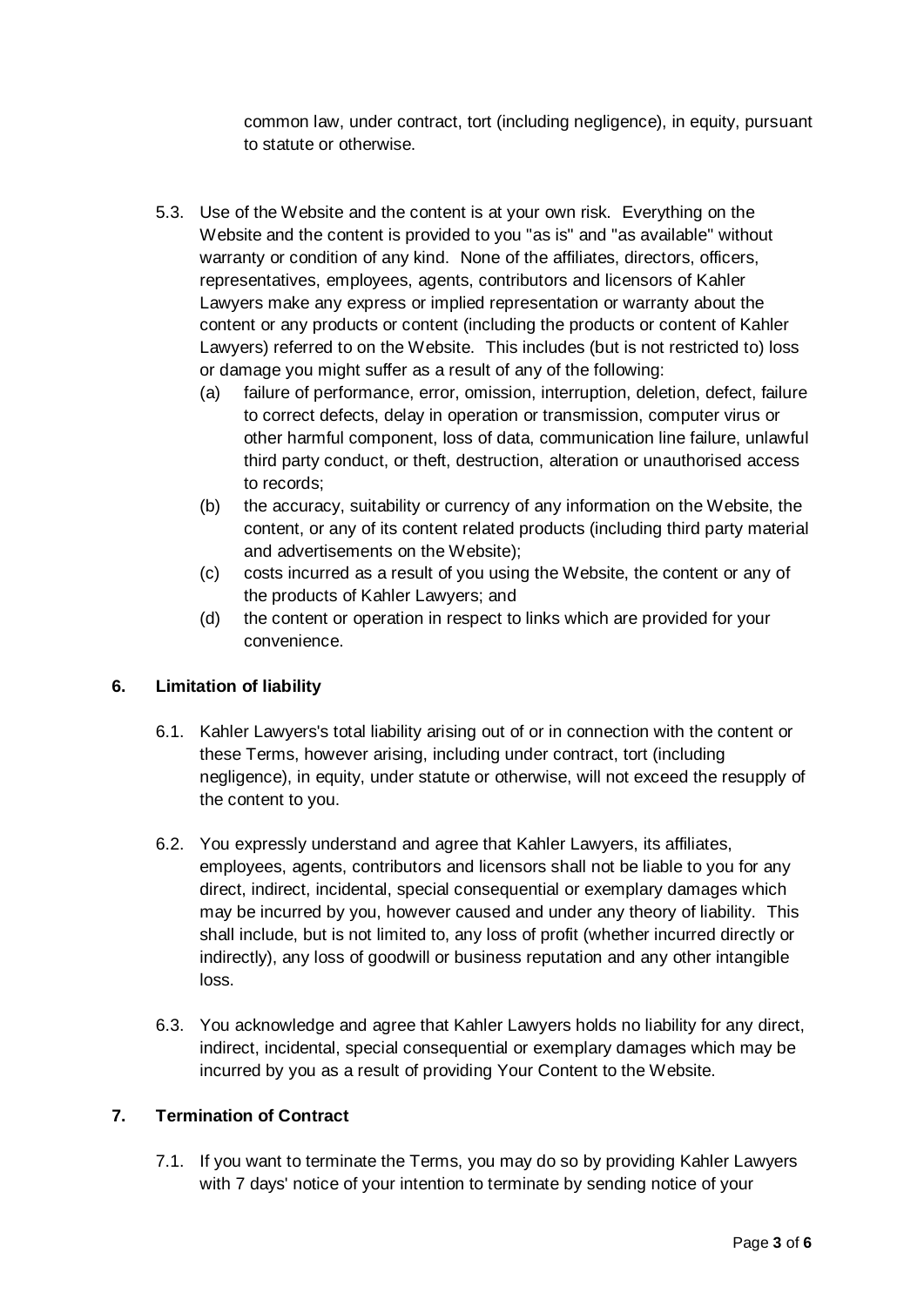intention to terminate to Kahler Lawyers via the 'Contact Us' link on our homepage.

- 7.2. Kahler Lawyers may at any time, terminate the Terms with you if:
	- (a) you have breached any provision of the Terms or intend to breach any provision;
	- (b) Kahler Lawyers is required to do so by law;
	- (c) Kahler Lawyers is transitioning to no longer providing the Services to Members in the country in which you are resident or from which you use the service; or
	- (d) the provision of the Services to you by Kahler Lawyers, is in the opinion of Kahler Lawyers, no longer commercially viable.
- 7.3. Subject to local applicable laws, Kahler Lawyers reserves the right to discontinue or cancel your membership at any time and may suspend or deny, in its sole discretion, your access to all or any portion of the Website or the Services without notice if you breach any provision of the Terms or any applicable law or if your conduct impacts Kahler Lawyers's name or reputation or violates the rights of those of another party.
- 7.4. When the Terms come to an end, all of the legal rights, obligations and liabilities that you and Kahler Lawyers have benefitted from, been subject to (or which have accrued over time whilst the Terms have been in force) or which are expressed to continue indefinitely, shall be unaffected by this cessation, and the provisions of this clause shall continue to apply to such rights, obligations and liabilities indefinitely.

# **8. Indemnity**

- 8.1. You agree to indemnify Kahler Lawyers, its affiliates, employees, agents, contributors, third party content providers and licensors from and against:
	- (a) all actions, suits, claims, demands, liabilities, costs, expenses, loss and damage (including legal fees on a full indemnity basis) incurred, suffered or arising out of or in connection with Your Content;
	- (b) any direct or indirect consequences of you accessing, using or transacting on the Website or attempts to do so; and/or
	- (c) any breach of the Terms.

#### **9. Dispute Resolution**

#### 9.1. **Compulsory:**

If a dispute arises out of or relates to the Terms, either party may not commence any Tribunal or Court proceedings in relation to the dispute, unless the following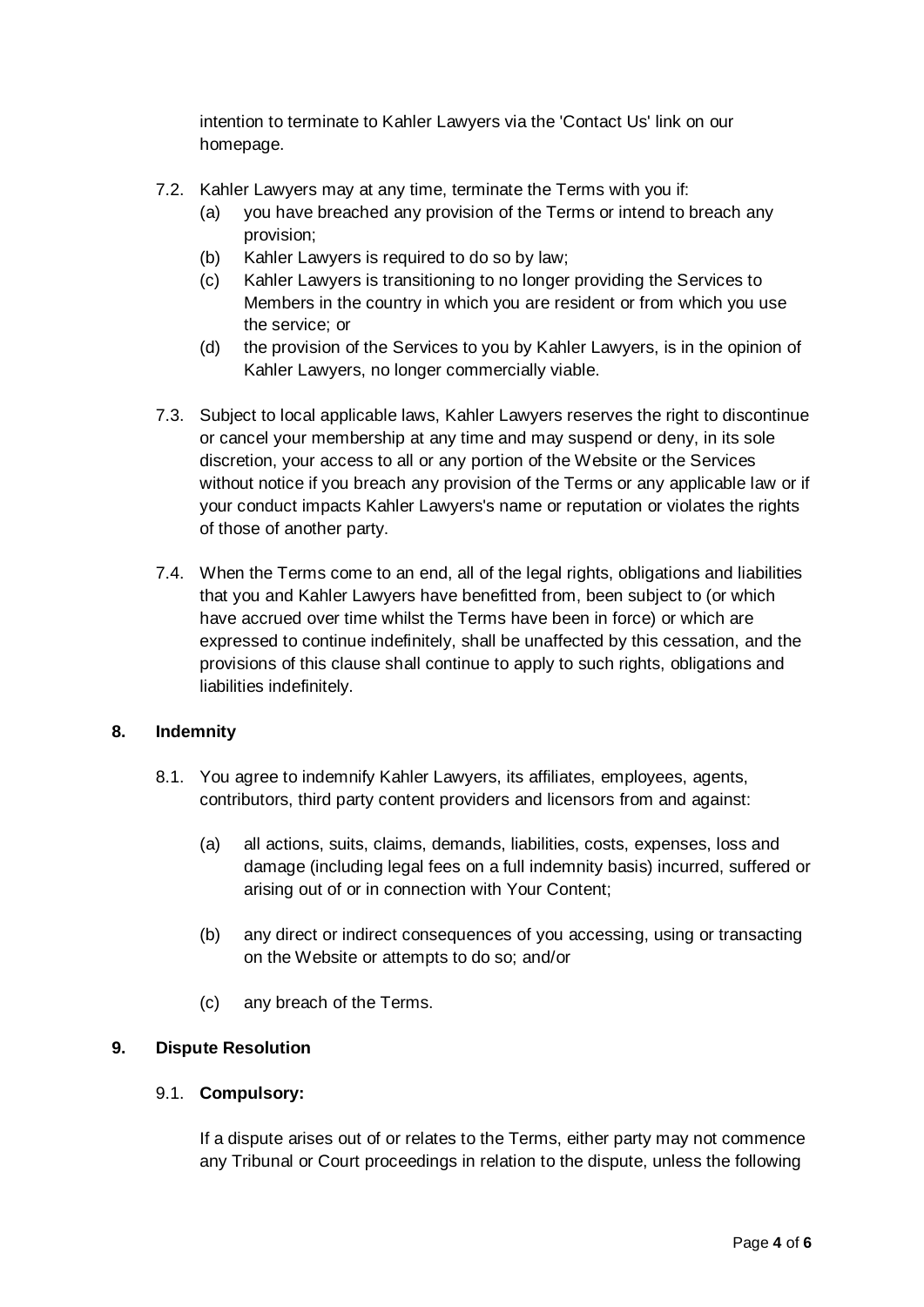clauses have been complied with (except where urgent interlocutory relief is sort).

## 9.2. **Notice:**

A party to the Terms claiming a dispute ('**Dispute**') has arisen under the Terms, must give written notice to the other party detailing the nature of the dispute, the desired outcome and the action required to settle the Dispute.

## 9.3. **Resolution:**

On receipt of that notice ('**Notice**') by that other party, the parties to the Terms ('**Parties**') must:

- (a) within 14 days of the Notice endeavour in good faith to resolve the Dispute expeditiously by negotiation or such other means upon which they may mutually agree;
- (b) if for any reason whatsoever, 14 days after the date of the Notice, the Dispute has not been resolved, the Parties must either agree upon selection of a mediator or request that an appropriate mediator whose principal place of business is in the Cairns Regional Council region be appointed by the President of the Queensland Law Society or his or her nominee;
- (c) The Parties are equally liable for the fees and reasonable expenses of a mediator and the cost of the venue of the mediation and without limiting the foregoing undertake to pay any amounts requested by the mediator as a pre-condition to the mediation commencing. The Parties must each pay their own costs associated with the mediation;
- (d) The mediation will be held in Cairns Queensland, Australia.

# 9.4. **Confidential:**

All communications concerning negotiations made by the Parties arising out of and in connection with this dispute resolution clause are confidential and to the extent possible, must be treated as "without prejudice" negotiations for the purpose of applicable laws of evidence.

#### 9.5. **Termination of Mediation:**

If 14 days have elapsed after the start of a mediation of the Dispute and the Dispute has not been resolved, either Party may ask the mediator to terminate the mediation and the mediator must do so and sign a certificate verifying the mediation having taken place.